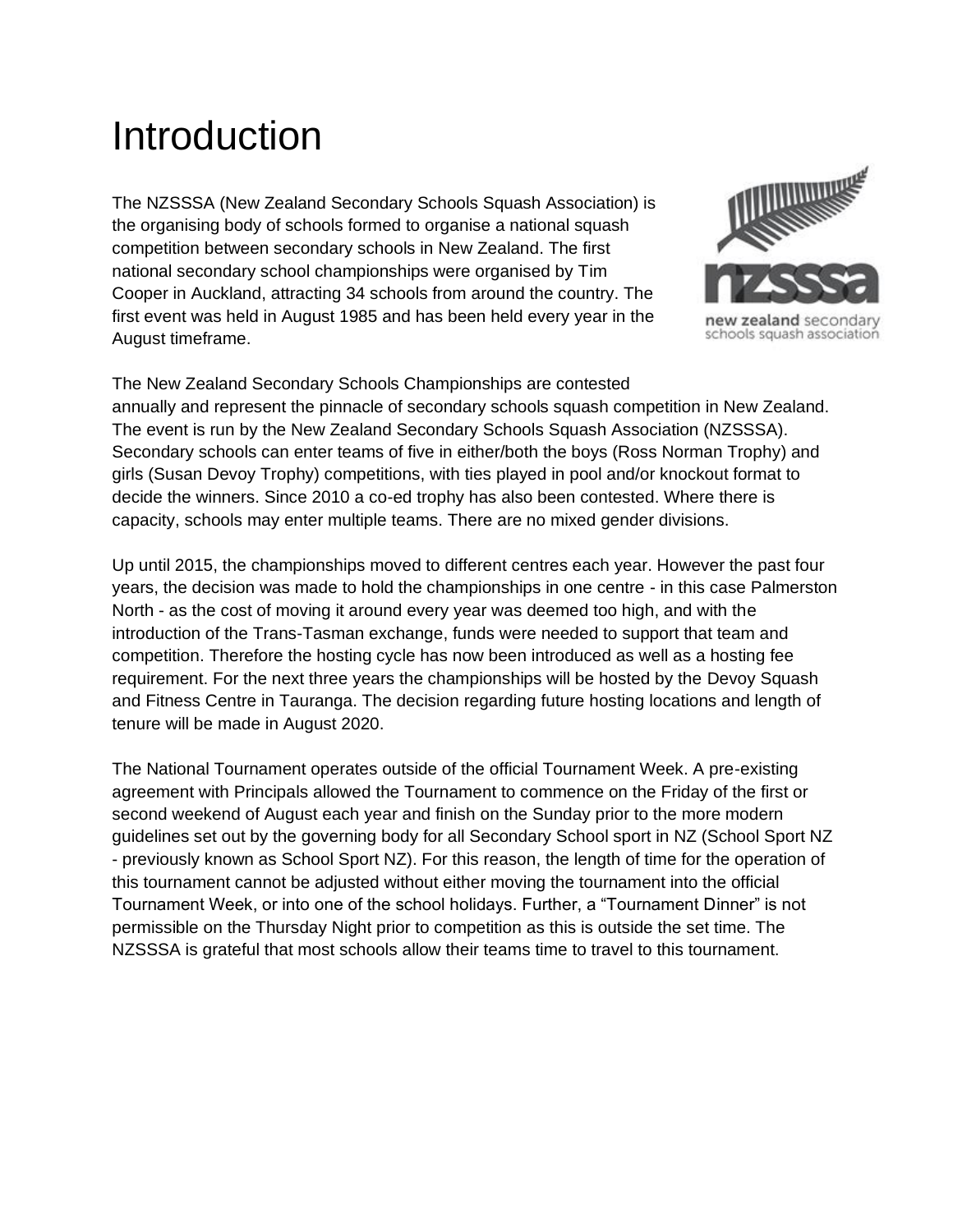New Zealand Secondary Schools Teams Event Rules

# PART A - Eligibility

In 2007 School Sport NZ introduced eligibility regulations for the events it sanctions. These were deemed necessary to recognise the importance of consistency, equity and fair play for participation in National and Island secondary school sporting events and to protect long held school values by:

- ensuring all the educational needs of the young person were being considered, not solely their sporting development
- maintaining a level playing field in school sport by preventing the formation of 'super teams' through "loading" a team with imported players.
- protecting schools from being stripped of students they had worked to develop, students who were often leaders in many fields, not solely the sporting arena
- providing a pathway for home grown players to get into and remain in their school's premier teams and not find themselves superseded by short-term imports

### 1. Student Eligibility

**The following eligibility criteria is based upon the criteria from the School Sport NZ website**. The areas listed in red are the optional eligibility criteria that has been agreed upon by the NZSSSA. Any proposed changes to student eligibility by the NZSSSA must be ratified by School Sport NZ.

- a) A student eligible to compete in the NZSS Squash Championships must:
	- 1. be enrolled as a bona fide student at the school of representation and studying at least 80% of a programme that is part of the timetable provided by the school for at least four weeks immediately prior to the event. Schools that enrol Year 7 or 8 students may also be entered (Area schools, 7-13 schools, 7-10 schools). Students from contributing Intermediate or Primary schools are **NOT** eligible.
	- 2. have a satisfactory attendance record at the school. The final decision will be at the Principal's discretion. Any protests can result in the School Sport NZ requiring ENROL information to be made available, otherwise said players will not be eligible.
	- 3. be under 19 years of age at the first of January in the year of the competition.

b) The school must authenticate a student's birth date. Organising committees may require validation by a birth certificate or passport.

c) All teams and individuals participating in National or Island events must be declared at the date prescribed by the accredited sporting body.

d) students who otherwise meet the criteria in a) above and who transfer from one school to another are eligible to compete provided they are on the roll of the participating school and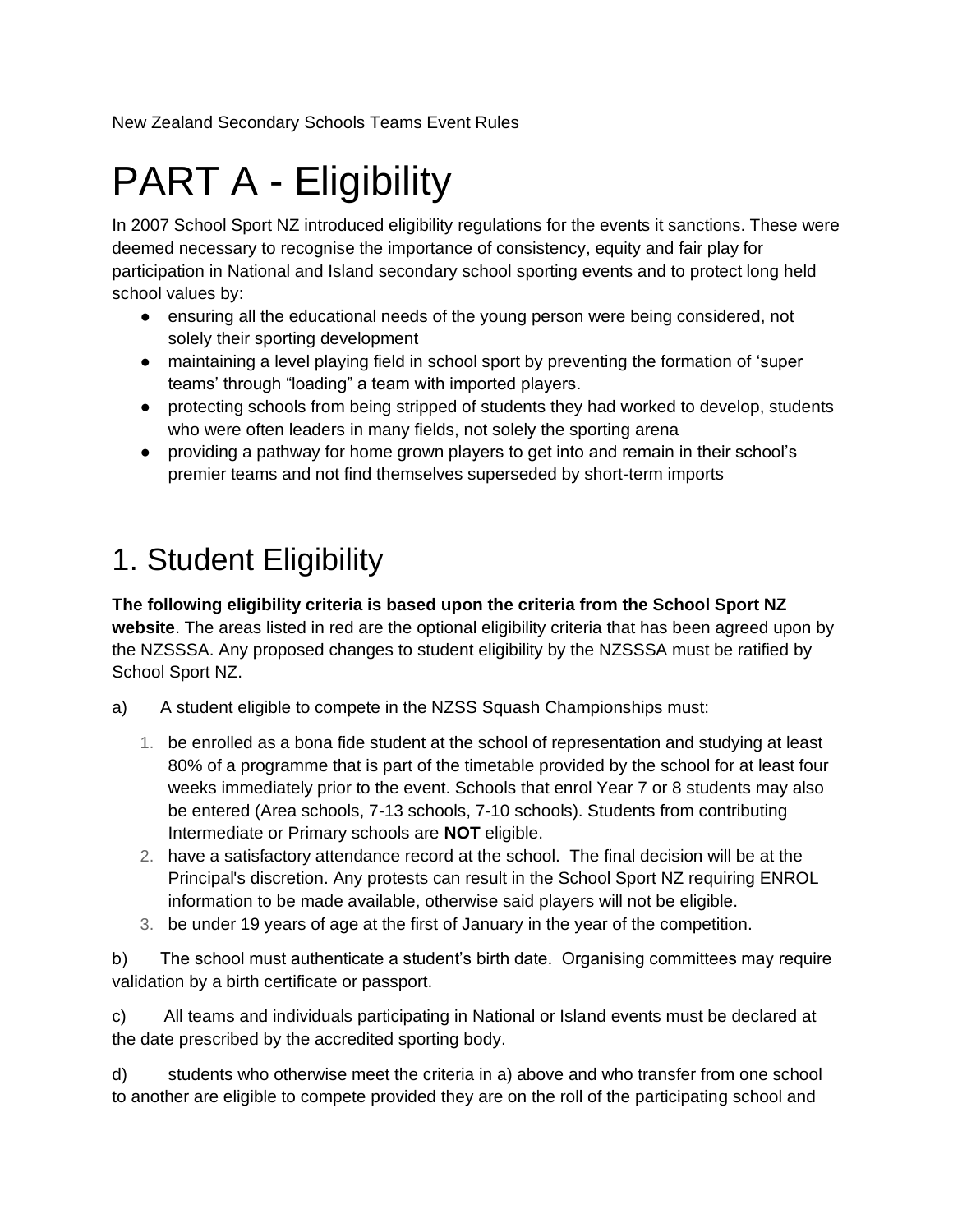have attended classes for at least four weeks immediately prior to the time of the event. (Dispensation for those who transfer within four weeks of the competition is at the discretion of the organising committee). If this is an issue for your school, it is best to contact the NZSSSA prior to entering your team.

# 2. School Team Eligibility

**The following eligibility criteria is based upon the criteria from the School Sport NZ website**. The areas listed in red are the optional eligibility criteria that has been agreed upon by the NZSSSA. Any proposed changes to student eligibility by the NZSSSA must be ratified by the School Sport NZ.

a) A school team eligible to compete in the NZSS Squash Championships must not exceed the quota of students new to the school in the 2 years preceding the first day of the event as specified by School Sport NZ rules. Currently the limit for Squash is **2 players**.

- 1. For clarity, the student's most recent enrolment date at the school must be used. Teams are limited to a maximum of two (2) non domestic students and any non domestic student must *always* be included in the quota allowed.
- 2. Domestic students are defined as:
	- a. a NZ Citizen
	- b. the holder of a residence permit
	- c. an Australian citizen
	- d. a NZ passport holder (e.g. Cook Islands)
	- e. a dependent of a work permit holder, refugee, diplomat
	- f. Exchange Students on MOE approved Exchange Organiser Programmes ( [www.minedu.govt.nz/EPO](http://www.minedu.govt.nz/EPO) )

#### **or whatever definition the Ministry of Education currently applies.**

b) Where the family or primary caregiver of a student has changed address and, *as a consequence of the primary caregivers relocation*, the student could not reasonably have been expected to remain at their previous school, an application for exemption may be submitted to the Regional Sports Director responsible for the region of the new school. The application must be on the official Application for Exemption form available [HERE,](https://www.sporty.co.nz/asset/downloadasset?id=76b196f4-7413-45dc-849a-be6ef2ff695a) be signed by the principal and parent/primary caregiver and have evidence of the address change attached as outlined on the application form. *A MAXIMUM of 2 PCRE's issued in any calendar year may be included in any team that has a School Sport NZ NTS quota*. Any appeal must be lodged in writing with the executive director of School Sport NZ.

c) Schools that allow entry for some students only at some time after Year 9 (e.g. girls in Year 12 and above) and The Correspondence School will not be bound by the numbers permitted here but will be restricted to those maximum numbers for each code when enrolling students who had previously represented another school in that code in a competition listed here.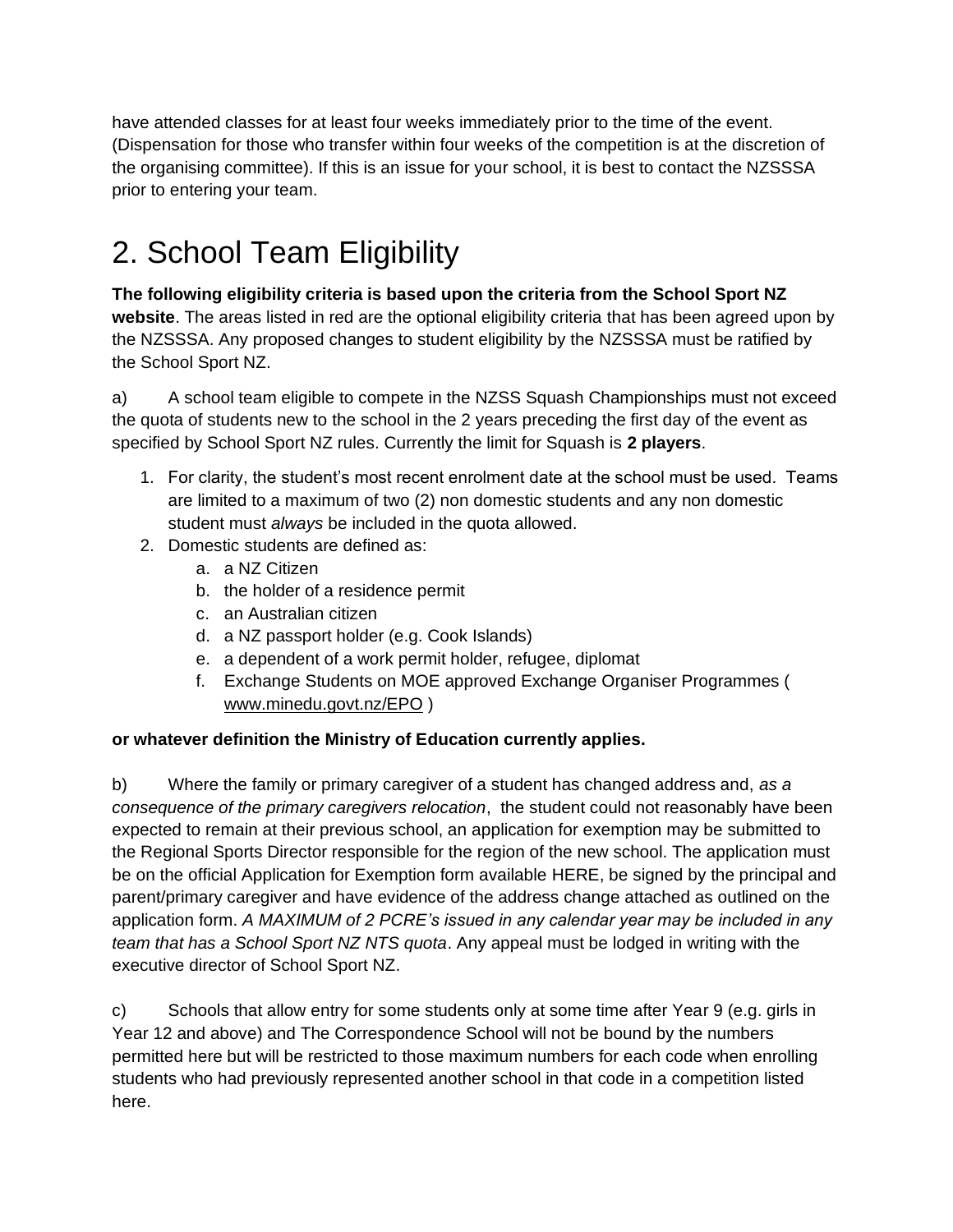d) Students who have attended a middle school and transfer at the end of the final year level of that middle school will not be considered new to school at their school of first enrolment following middle school.

1. Students who start their attendance at a school in year 9 and below and those in the first two years above the entry level for a school (e.g. girls admitted at Year 12 to a school that admits only boys below Year 12) are not included in the maximum permitted numbers here. Further, students that attend a middle school, or attend a year 7-13 school below year 9, and then move to a 9-13 school are not included in the maximum permitted numbers here.

e) Teams from 'host school/attached school' agreements that introduce students 'new to either school over the past two years' must include these in the maximum number allowed in a team.

f) Any final decision on the eligibility of a student or team will rest with School Sport NZ.

#### 3. Composite Teams

Composite teams are currently generally **NOT** permitted at the NZSS Squash Championships. Any change to this regulation would require unanimous support at an NZSSSA AGM, and then would have to meet the composite team eligibility criteria as set out in the School Sport NZ eligibility criteria. The NZSSSA reserves the right to make exceptions on a case-by-case needs basis.

### 4. Transgender Students

All school sports are different in their characteristics and this will affect the way in which individual sports consider this issue. To this end, an School Sport NZ policy across all sports would be inappropriate and each sport is encouraged to develop a transgender policy for school sport which is appropriate to its own characteristics.

In doing so, School Sport NZ provides sport with the following guidelines.

- all cases should be considered on individual merit
- including the student within the sporting competition with which gender they identify be permitted provided event organisers are satisfied that due consideration of the issues described here provide no cause for concern;
	- Health and safety of *all* participants the physical contact nature of some sports may provide an unacceptable safety risk for some of the participants
	- Unfair advantage the nature of sport means that the physical capabilities of some participants may advantage a particular group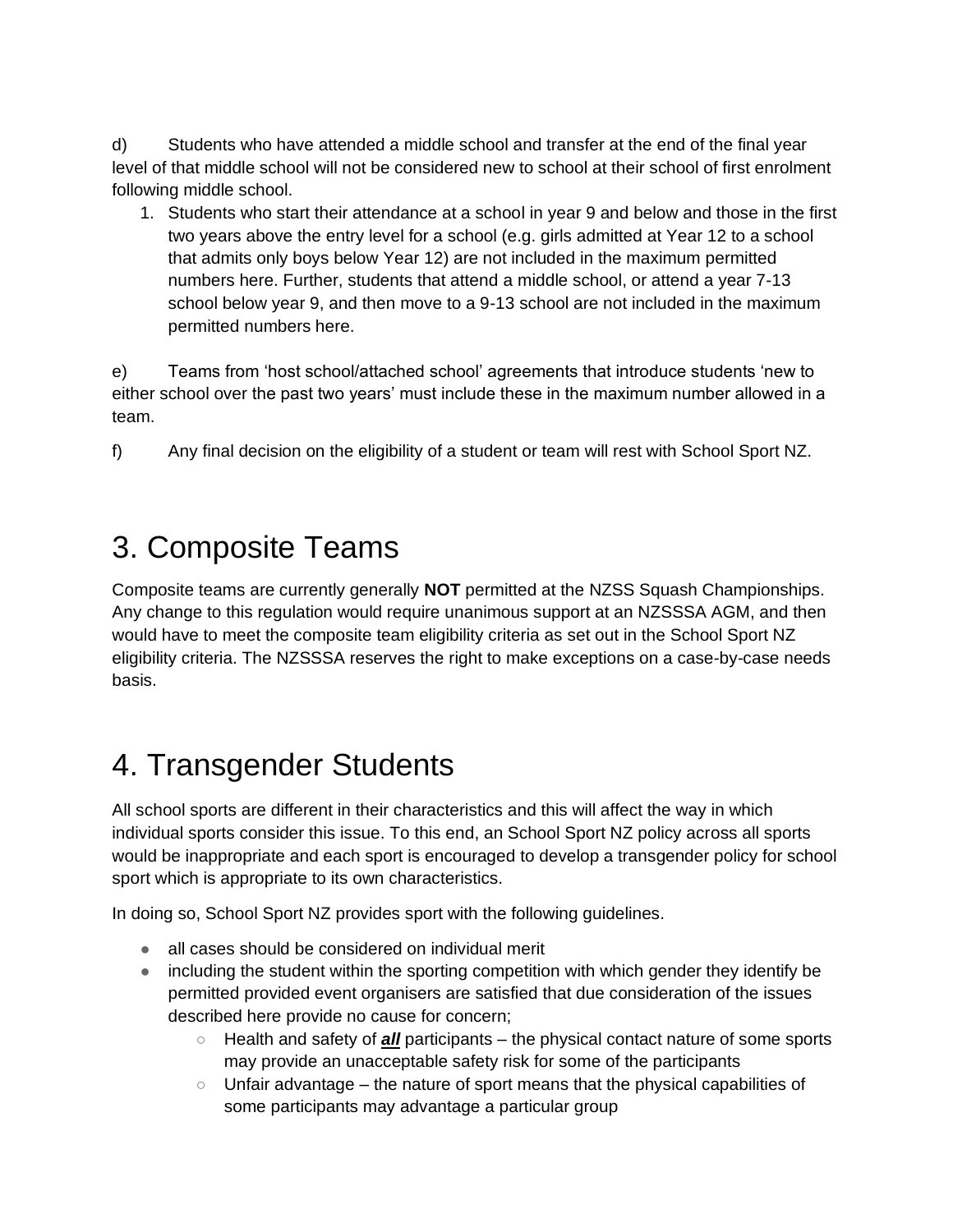- Current stage of the young person in the gender transformation process. Young people are generally not as advanced in their gender transformation pathway with regard to hormone therapy and reassignment procedures. While aimed at adult sport, the International Olympic Committee (IOC) policy says only those who have:
	- *undergone sex reassignment surgery*
	- *had hormone treatments for at least two years, and*
	- *received legal recognition of their transitioned sex*
	- may participate consistent with their gender identities.

### 5. Poaching

School Sport NZ does not condone any inducement of students to transfer from one school to another for sporting reasons, other than by way of publicly advertised scholarship. Where a Regional Principals Association advises School Sport NZ in writing that it has investigated and is satisfied that inducement has taken place, School Sport NZ may, in support of the Regional Principals Association, invoke the procedures outlined in the School Sport NZ Integrity Framework and, if proven, impose a penalty which may include exclusion of a student(s), team or other personnel (coach, manager etc) from School Sport NZ sanctioned events.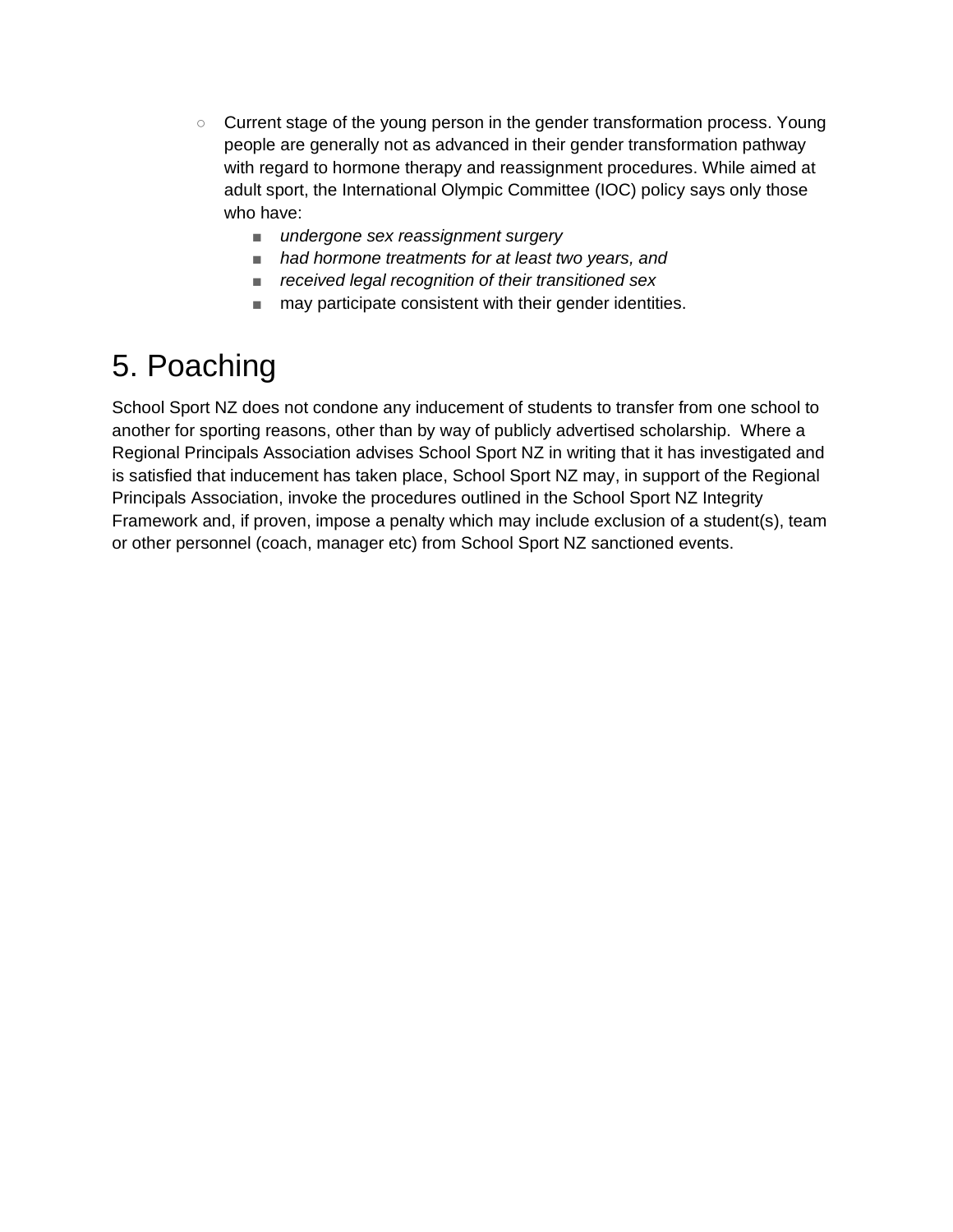# PART B - Tournament Rules

The tournament rules are loosely based on Squash NZ teams event rules, however there are a number of differences.

# 1. Entries

a) Schools must register their teams with the NZSSSA before the publicised closing date.

b) Late entries will only be accepted at the discretion of the tournament organising committee

c) All teams must fulfil ALL requirements of PART A - Eligibility. All teams **can** consist of up to seven players. 5 players will compete in each tie with 2 players stood down in each tie.

d) All teams are gender based. There are no mixed gender teams.

e) A school may enter more than one team per gender.

f) All players must be entered on the national grading list as of 1 week prior to the commencement of the event. Players should be accurately graded, and if any doubt place as a J3. It is preferable that all newly graded players where possible play in a local club tournament prior to the championships to ensure grading is correct.

I Disputes regarding over/under grading of players will be dealt with by the disputes committee. Actions that can be taken by the committee can be as follows

- Official warning to the school
- Forfeiture of the result between schools
- Expulsion from the tournament (obviously for extreme situations)

g) *(Suggested change for AGM) As of 2023, all players must have passed the online national club refereeing exam before the tournament commences.*

*i. This qualification is valid for two seasons e.g. if you sat the test in 2022 the exam will have expired by 2024.*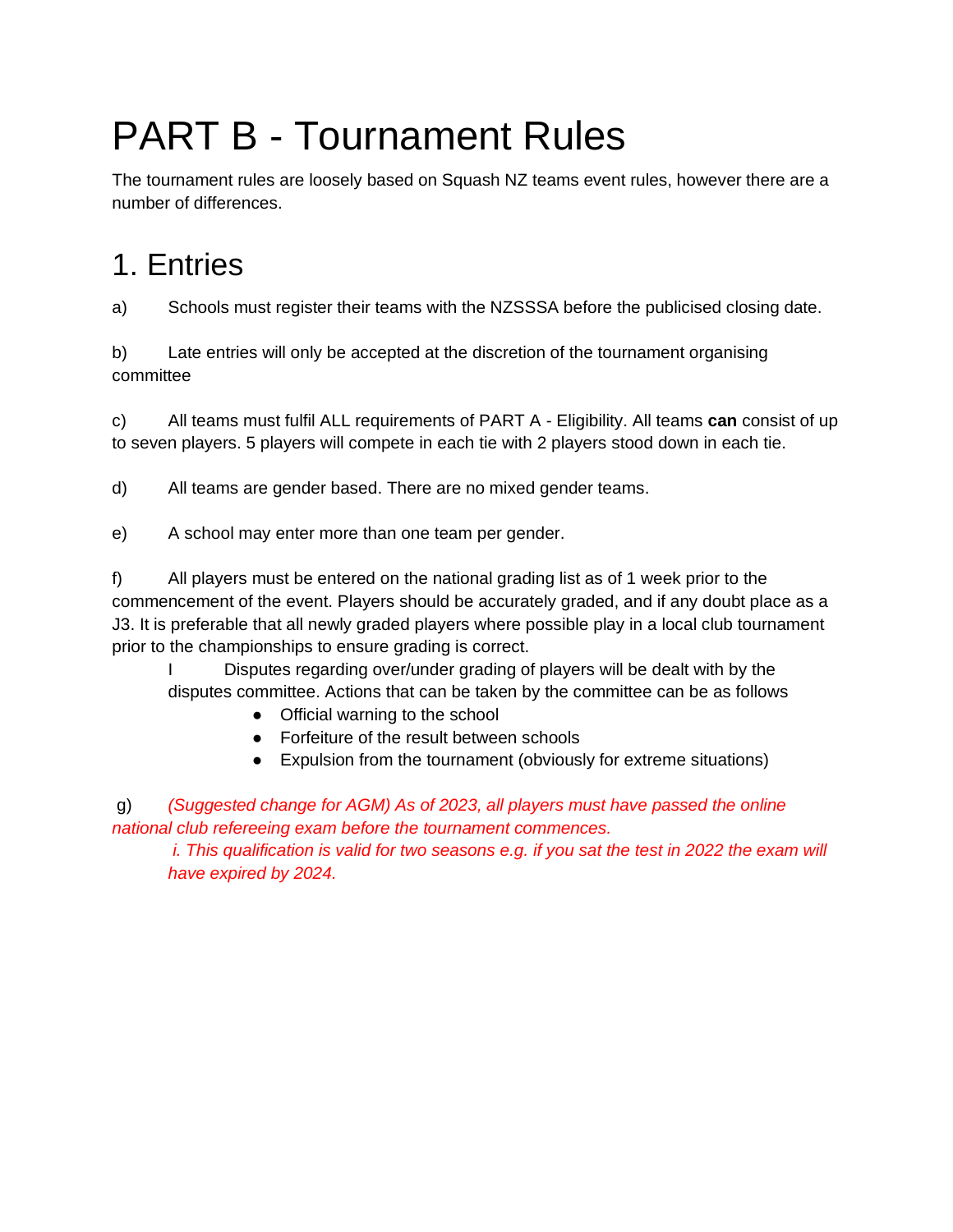## 2. Team Playing Order

a) Team playing order will be listed in points order as of the Friday before the tournament. The organising committee has the right to change the order of the team based upon this clause if the order on the entry form differs from the grading list. Where two or more players have the same grading points, then the order is at the discretion of the school of such players, however that order remains the same throughout the tournament.

b) All players are required to play in the order the team is submitted and there shall be no change to the team playing order between ties. The team orders confirmed by the Tournament Director shall apply for all rounds of the competition.

c) Team Managers are to provide the playing team for each round to the venue controller at

LEAST ONE HOUR before the commencement of that round. Manager packs will include forms for this purpose.

# 3. Replacing Players before the start of the Tournament

a) All teams are able to substitute players in or out of their team when submitting their final team playing order prior to the publicised closing date of entries.

b) Any teams needing to substitute players in or out of their team after the closing date of entries shall make application in writing (by email) to the Tournament Director no later than 5.00pm on Friday preceding the competition.

- 1. The Tournament Director will make all decisions on team substitutions and communicate these within 48 hours of the request being made. The Tournament Director will make the final call on where the introduced player(s) appear in the team playing order – this will be based on grading points.
- 2. Any substitutions may result in a reseeding of the draws. This will be at the Tournament Directors discretion.

c) Any teams requesting substitutions to their team after the Friday preceding the competition must receive unanimous agreement from all managers at the Managers meeting.

d) Any protests (such as those relating to player eligibility and team eligibility) must be submitted to the Tournament Director prior to competition starting. The Disputes committee (in conjunction with Squash New Zealand if needed) will rule on any protest. All decisions will be final with no discussion being entered into.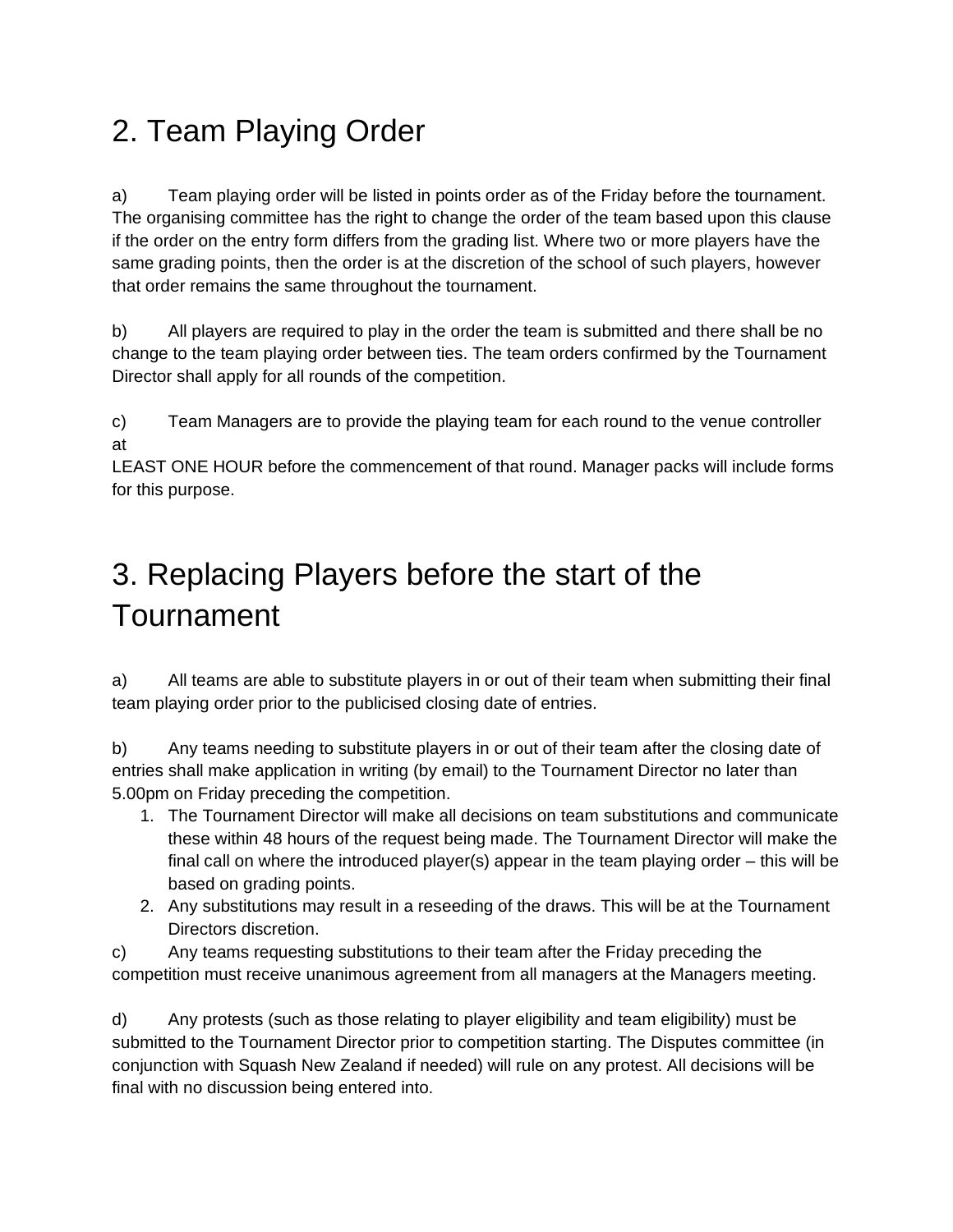## 4. Replacing Players after the start of the Tournament

a) Players are not allowed to be substituted for any reason once the tournament has begun. This includes the movement of players between school teams with more than one team at the event.

#### 5. Tournament Play

- a) Draws will be made by the tournament director at their discretion
	- 1. The tournament shall be organised in a manner that each team at the start of the event has the opportunity to win the tournament overall, where this is practicable. In the event of team entries not allowing this to happen within the three-day schedule, other alternatives will be considered.
	- 2. Where possible it is preferred that teams will get a minimum of 5 games, the only exception is where the presence of byes, or the number of teams preclude this from happening.
- b) Matches
	- 1. All games will be played PAR to 11, best of 5.
	- 2. All matches in a tie are to be completed, even if the tie result is already known.

c) Results will be uploaded to the grading list by the tournament director no later than 3 days after the conclusion of the event

d) Disputes. Any disputes will be resolved by the disputes committee. The disputes committee are selected by the NZSSSA President before the team entries are due. Their decision will be final.

- e) Daily order of match play.
	- 1. The daily order of match play shall be drawn by lots, except that the match between each team's number one shall be the third match in each contest.
	- 2. A separate order of play shall be made for each day's play. The order of play for each day will be made by the host club's Tournament Director prior to the start of the competition and will be printed in the tournament handbook.

f) The teams in playing order for the first round must be handed to the Tournament Director at least one hour prior to the start of play. You may telephone or e-mail the Tournament Director with your playing order if you are unable to meet this deadline. The Tournament Director will display the appropriate team playing orders as soon as all teams have been submitted.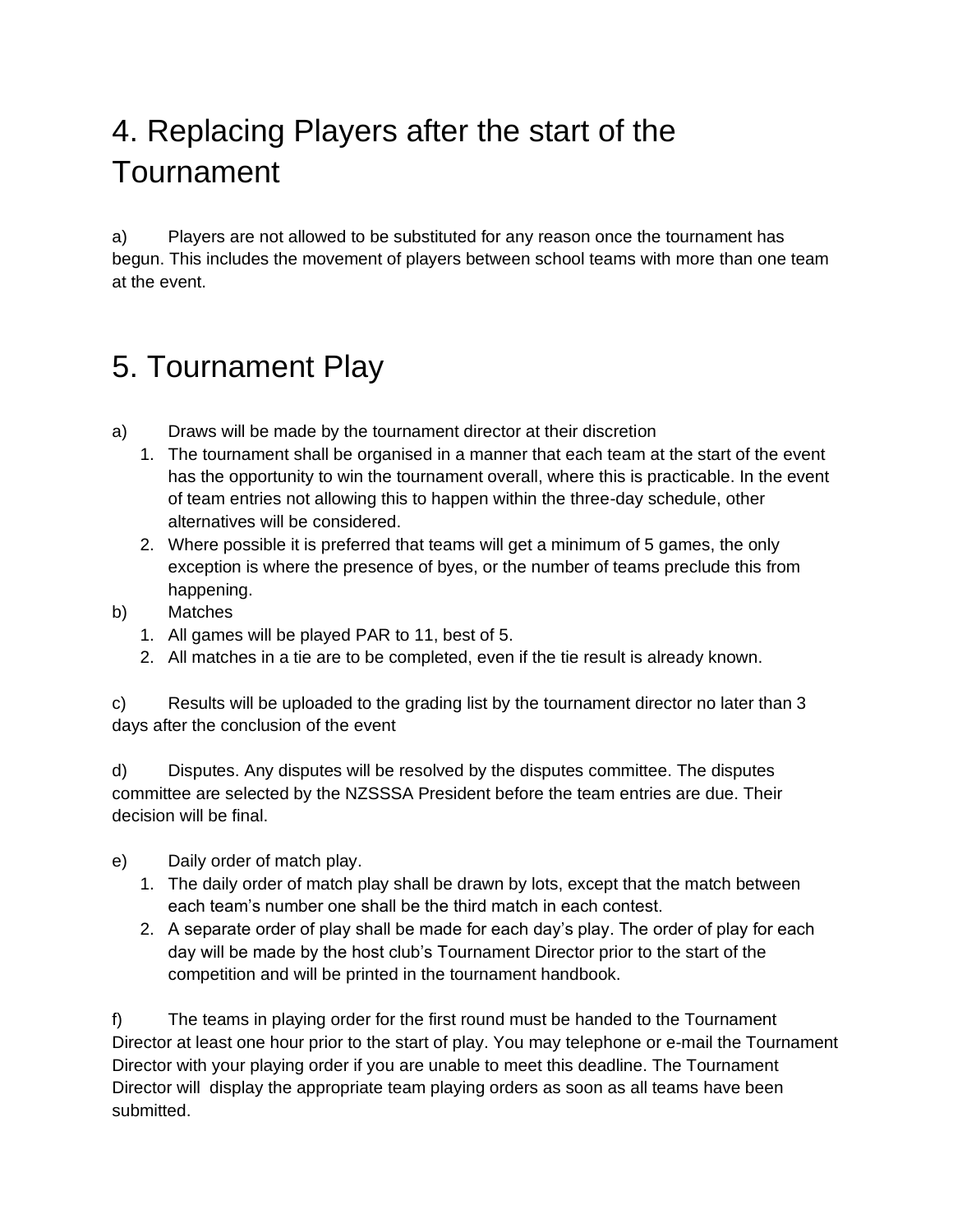g) Eyewear is compulsory at all times on court for all players.

h) The tournament ball is the Dunlop single yellow dot ball. "A" and "B" grade players play with the approved alternative, a Dunlop double yellow dot ball. Where an "A" and "B" grade player is playing a "C" grade or lower player, then the higher graded player has the choice of single or double yellow dot ball.

#### 6. Tournament Placings and Awards

a) Where possible, a team entered has to have the theoretical possibility of winning the championship. This chance is usually ended once a team loses their first match. However, should the tournament have entry numbers of the size that makes this impractical, the organisers can design a draw that seeds the bottom ranked teams so that they are unable to win the main championship.

b) The Plate trophy is awarded to the team that loses their first game in the championship round, but then wins all the rest of their matches. In a 32 draw, this would be the 17th placed team. In a 16 draw, this would be the 9th placed team.

c) Medals are given to the teams that finish 1st, 2nd and 3rd.

d) Co-Ed cup. The Co-Ed cup is an award that is given to the co-educational school that has the best results where they have entered at least 1 boys and 1 girls team into the event. To determine the winner, the placings of that school's 1st teams are added together (co-ed rankscore), and the school with the lowest rank score wins the Co-Ed cup. If the situation occurs that the rank-score is the same, then the following criteria will be used to find the winner in this order should there continue to be a tie;

- 1. Number of matches won
- 2. Number of games won
- 3. Number of points won
- 4. Whichever school had the highest finishing rank of either team
- 5. The result of any Head to Head between the schools at the tournament
- 6. Highest seeding to final placing differential

e) Where a school enters more than one Boys or Girls team, only the named 1st team is considered for the Co-Ed cup. Should the 2nd team finish higher than the named 1st team, the placing of the named 1st team is used to determine the rank-score.

f) A Co-Ed school is one as defined by the Ministry of Education.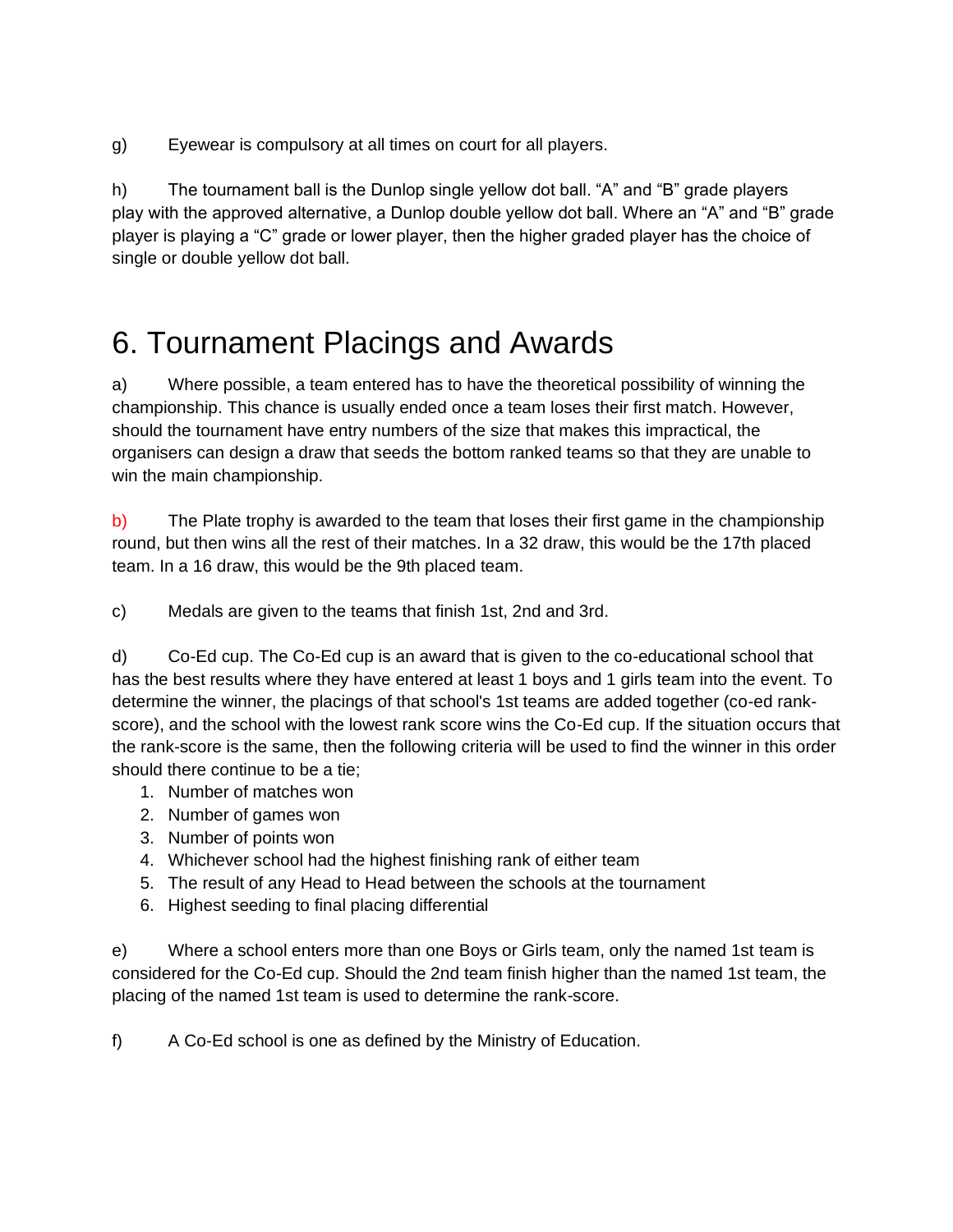# Part C - Trans-Tasman Exchange

The Trans-Tasman Exchange consists of two competitions that run back-to-back a couple of weeks after the NZSS Squash championships. It begins with the Trans-tasman Challenge between NSW, QLD and NZ to find the best 'State' secondary schools team. (QLD and NSW use this to double up for their own state challenge as well). In 2022 it is hoped that South Australia will enter a team (perhaps in conjunction with Northern Territory). The aim is that more states will enter. On the final evening of the Trans-Tasman Challenge, the Australian selectors name an Australian team to play New Zealand the following day in the "test match".

The hosting of the Exchange is on a rotation basis. Queensland is hosting the Exchange in 2022 and the host club is currently set as the Daisy Hills Squash Centre in Brisbane, although this is to be confirmed. Regardless of the number of Australian state sides, it was agreed at the Trans-Tasman Exchange Committee meeting in 2018 that NZ would host every 3rd year to assist with travel costs for the NZ players. As a result of COVID19, the 2020 and 2021 editions, due to be hosted by Queensland, have been postponed to 2022. Therefore, unless there are any further postponements, New Zealand will next host in 2024.

#### 1.Eligibility and Selection Criteria

- a) At the commencement of the NZSS Squash Championships, the NZSS selectors get together and name 5 players plus a non-travelling reserve in each of the following groups to make up the New Zealand Secondary Schools Squash Team.
	- Senior Boys (years 11-13)
	- Senior Girls (years 11-13)
	- Junior Boys (years 9-10)
	- Junior Girls (years 9-10)
- b) A year 9-10 player is ineligible to be selected for the Senior team. Year 7-8 players that are eligible to play in the NZSS Squash Championships are ineligible to play for the New Zealand Secondary Schools team.
- c) To be considered for selection, players must be nominated by the date set by the NZ Secondary Schools Squash Association, on the required nomination form. Nominations are due with school NZSSSA Nationals Entries by the due date. In years that the NZSS team is not playing (i.e. COVID years), nominations are not required.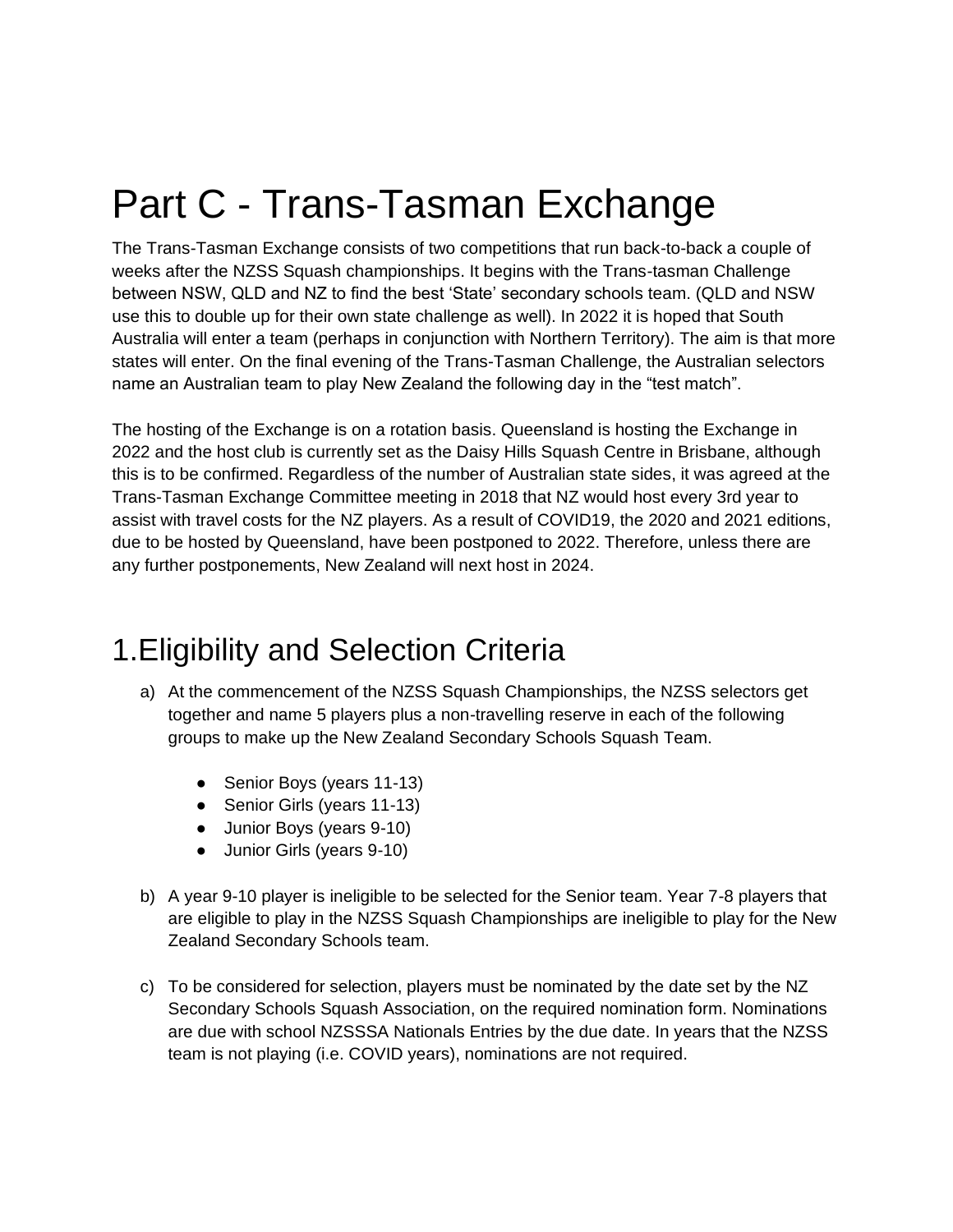- d) Once nominated, players must meet the following criteria to represent the NZSS Squash team
	- Attend and compete in the NZSSS National Tournament for that year.
	- a NZ Resident/Citizen, or a Domestic student as defined by the MOE.
	- No past issues with NZSS Squash Selection
- e) The President of the NZSSSA, or Tournament Organising Committee reviews all team lists once they've been submitted to make sure a school hasn't forgotten to nominate an obvious player. These late Nominations, through a school-based error will be accepted.
- f) 8 10 players for each team will be short-listed by the date set by the NZSSS Association. This is usually within 2 weeks of the Team Entries being due. Players are asked for a deposit to confirm their availability by a due date.
- g) Players will be short-listed based on their current grading plus their match results over the previous 6 months. Squash NZ Junior Selectors may contribute to this process and provide relevant information to allow for shortlisting to be consistent and allow for emerging talent.
- h) Draft selection of the team will take place on the Saturday night of the NZSSS National Tournament. Only if critical match-ups are scheduled to occur on the Sunday of play will those matches be considered for selection. The results of these matches may require the Selectors meeting directly prior to Prizegiving.
- i) Final selection will be based on:
	- Grading, results and current playing form up to the start of the tournament.
	- Tournament results, especially if there is a head-to-head clash, as well as, current grading and match results prior to the NZSSSA tournament.
	- Player attitude and general behavior will be taken into consideration, especially if two players are very close in grading and ability.
	- The schooling age of a player may be considered if two players are very close in grading and ability.
- j) A selector cannot select their own child for a team. The other selectors must make the selection. The President of the NZSSSA will have the casting vote in this situation, if required.

### 2.Team and Costs

- a) The team management will comprise the following roles
	- Team Manager
	- Head Coach
	- Assistant Coach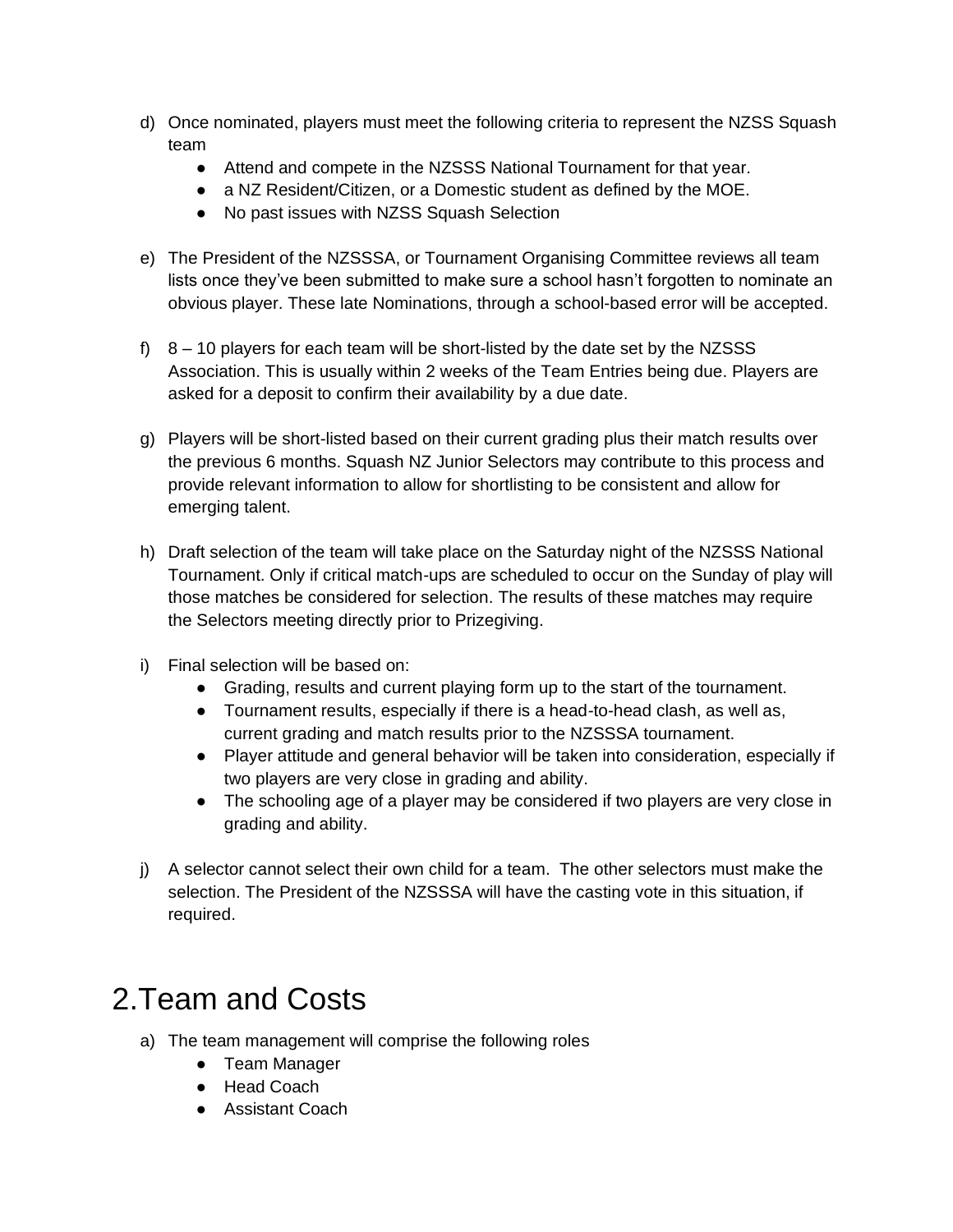● Assistant Manager

There is scope to alter the roles of the coaches to the following at the NZSSSA President's discretion.

- Boys team Coach
- Girls Team Coach
- b) The management team is selected by the NZSSSA President
- c) It is desirable that the NZSSSA President be the overall team manager, but this is not set in stone.
- d) Parents and other whanau are welcome to travel to watch the games, however the players remain with the team. It is preferable that the players and team management accommodation be separate to travelling supporters.
- e) The cost of travelling to the Trans-Tasman Exchange is mostly self-funding. Students must have paid a deposit before the team is announced and all payments must be made at least 1 week prior to departure.
- f) The cost set by the NZSSSA to be paid by the players will cover the following costs
	- Air travel to and from Australia
	- All reasonable food costs
	- All reasonable ground travel costs
	- All reasonable accommodation costs
	- Travel Insurance
	- Any reasonable Amusement attraction costs as part of the itinerary

The general cost of past trips to Australia has been between 1500 and 1800 NZD as a guideline.

- g) The NZSSSA will cover the airfares for the management team from their home location. Each member of team management will receive an honorarium of \$150.
- h) For trips to Australia, players must find their own way to and from Auckland Airport at their own cost. Should a night's stay be required in Auckland prior or after the trip, a member of team management will stay with those players.
- i) When the exchange is hosted by New Zealand, players must find their own way to the host location at their own cost. The overall cost set by the NZSSSA for home events is typically much less than for events in Australia.
- j) Players and team management will stay at the same accommodation. There will be no billeting of team members or management.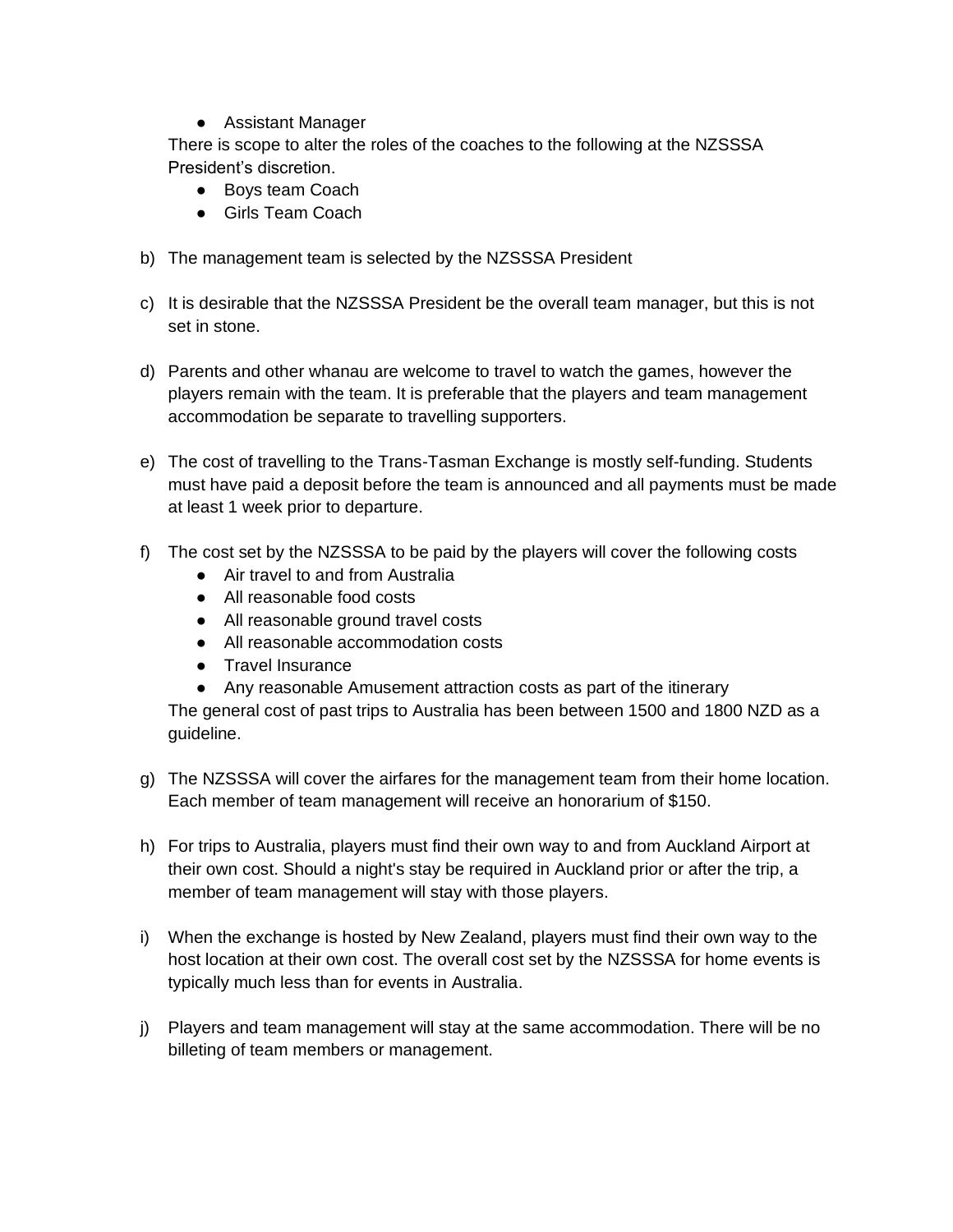k) Each player (and non-travelling reserve) will receive a playing pin. In addition, a pin will also be presented to each member of the Australian team as a player gift.